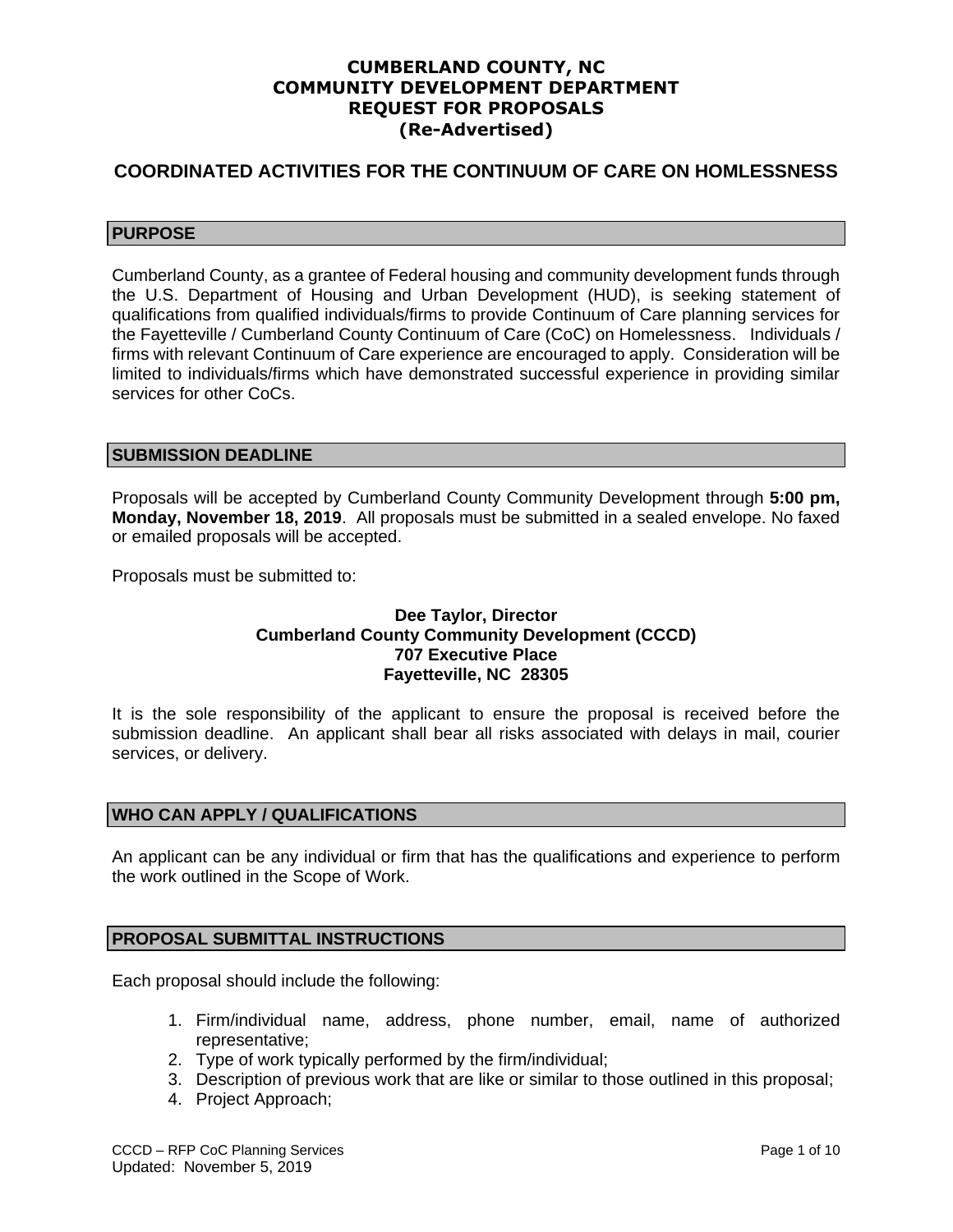- 5. Resumes of personnel that will perform services under the contract with the County;
- 6. Fee Structure Proposers shall respond with an hourly rate and an estimate of hours for the scope of services for a not to exceed amount;
- 7. Timeline of work to be performed;
- 8. Use of minority contractors / vendors;
- 9. References; and
- 10. A Certificate of Insurance evidencing coverage as follows: \$1,000,000 Professional Liability; General Liability \$1,000,000 per occurrence; \$2,000,000 aggregate Automobile Liability; \$300,000 Worker's Compensation to statutory limits; Employers liability, with Cumberland County to be named as an additional insured for General Liability. In the absence of such certificate, proposers may submit a Letter-of-Commitment from an acceptable insurance company setting forth that the required insurance coverage will be available to the proposer at the time/term of contract commencement. Letters-of-Intent from insurance brokers will not be considered acceptable.

# **EVALUATION CRITERIA**

Proposals will be reviewed by a selection committee comprised of CCCD staff, other County departments, and/or CoC members. The committee will select the most responsible proposer who fully complied with all requirements of this RFQ and whose past performance, reputation, and financial capability is deemed acceptable based on the criteria stipulated in this RFQ. The following criteria will be used to evaluate proposals:

- 1. Capability of the firm/individual to perform Scope of Work (20%);
- 2. Experience of personnel assigned to the project (20%);
- 3. Experience of the firm/individual performing similar work (15%);
- 4. Estimated cost of services (15%);
- 5. Project approach (15%)
- 6. Time schedule (10%);
- 7. The use of certified minority contractors/vendors as a part of the project (5%).

After the selection process, the committee shall negotiate on behalf of the County of Cumberland, a contract with the best qualified firm/individual for carrying out CoC Planning services. The County reserves the right to delete elements or expand the scope of the contract based on the negotiated fees at the time of contract letting.

#### **RFP SCHEDULE**

The anticipated schedule for the Continuum of Care Planning:

Rebid publication November 5, 2019 Bid deadline<br>Selection of Qualified Individual/Firm November 22, 2019 Selection of Qualified Individual/Firm Individual/Firm commences work Upon Contract Execution

#### **CONTRACT TERM**

The contract for services will not exceed a period of one (1) year and will begin upon contract execution.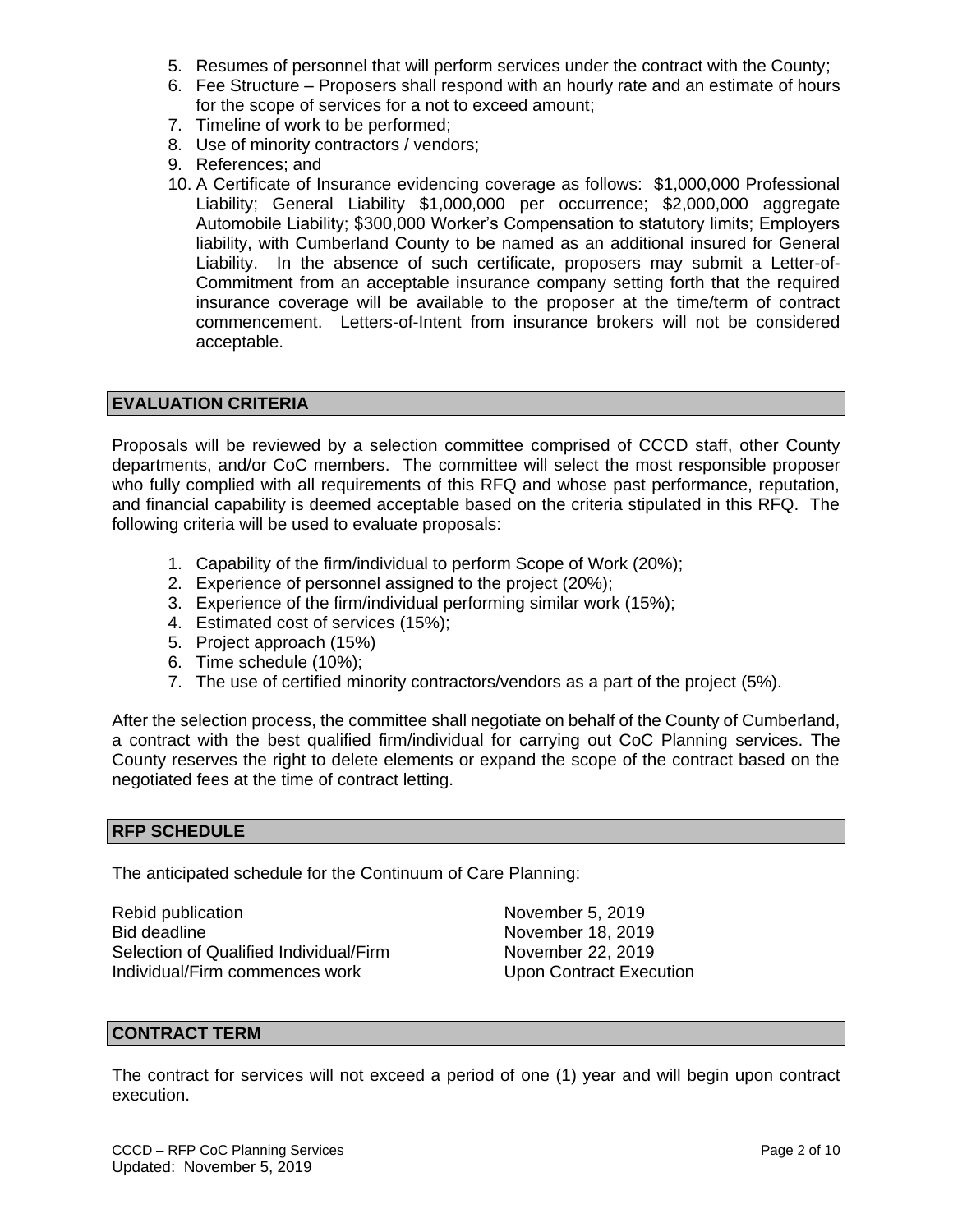# **SCOPE OF WORK**

The selected proposer will help support the CoC's plan in meeting the community-wide goal of ensuring homelessness is rare, brief, and non-reoccurring for the targeted population. The selected proposer will conduct the following:

- 1. Coordinate CoC activities by:
	- a. Assessing the CoC and the community's progress in addressing the needs and priorities and making recommendations for improvement;
	- b. Researching best practices and coordinating services that will improve outcomes in reducing homelessness or reducing the length of stay of those experiencing homelessness in the community; and
	- c. Assisting the local CoC with developing strategic plans that will reduce homelessness.
- 2. Evaluate the performance outcomes of the CoC system and ensure the CoC is functioning effectively;
- 3. Coordinate and conduct desk/on-site monitoring of the CoC funded projects;
- 4. Coordinate, oversee, complete and timely submit HUD's Continuum of Care Homeless Assistance application on behalf of the CoC; and
- 5. Ensure HUD compliance and provide technical support for all CoC related activities.

# **GENERAL CONDITIONS AND STIPULATIONS**

### Effective Period of Qualification

All proposals are required to remain in effect for at least 90 days from the date submitted to the County for review.

## Evaluation of Qualifications

The evaluation of the Responses shall be based on the requirements described in this RFQ. All properly submitted Responses will be reviewed, evaluated, and ranked by the County's Selection Committee. The County reserves the right to include an interview with the Proposer if the County deems it necessary to aid in the ranking process. If the County requests an interview from a select number of the proposals, it is required of those Proposers to meet with the selection team at a time to be specified. The County will contact those Proposers with the top ranked proposals that best meet the County's needs. The number of selected proposals will be determined by the selection committee. Each of these will be required to meet with the selection team at a time to be specified. The proposals will be reviewed in depth with the selection team at that time. The County will contact the Proposer that best meets the County's needs and attempt to negotiate an agreement that is acceptable to both parties.

## **Acceptance of Evaluation Methodology**

By submitting its Responses to this RFQ, the proposer accepts the evaluation process and acknowledges and accepts that the determination of the most qualified firm(s) will require subjective judgments by the County.

## No Reimbursement for Costs

The Proposer acknowledges and accepts that any costs incurred from the Proposer's participation in this RFQ shall be at the sole risk and responsibility of the Proposer.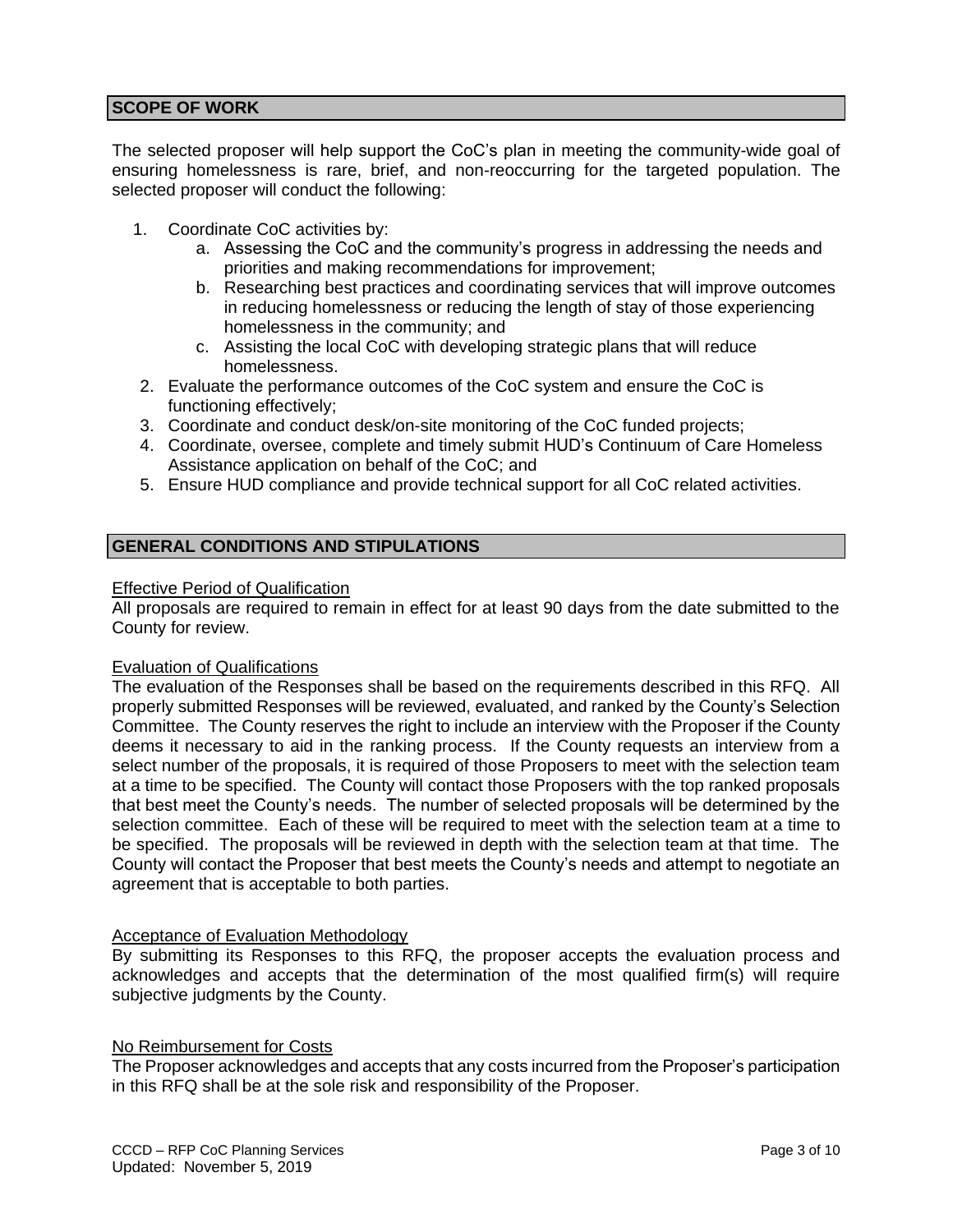## Eligible Proposers

Only individual firms or lawfully formed business organizations may apply (this does not preclude a Proposer from using consultants). The County will contract only with the individual firm or formal organization that submits its responses.

### Reference Checks

Proposer acknowledges and accepts that through the RFQ evaluation process reference checks and background investigation may be conducted as part of the due-diligence process.

#### Disposition of Proposals

All submitted proposals become the property of the County.

### Nonconforming Terms and Conditions

A proposal that includes terms and conditions that do not conform to the terms and conditions in the RFQ is subject to rejection as non-responsive. The County reserves the right to permit the Proposer to withdraw nonconforming terms and conditions from its proposal prior to a determination by the County of non-responsiveness based on the submission of nonconforming terms and conditions.

#### Public Information

All information, documentation, and other materials submitted in response to this solicitation are considered non-confidential and/or non-proprietary and are subject to public disclosure.

### Clarifications and Interpretations

Any clarifications or interpretations of this RFQ that materially affect or change its requirement will be provided by the County as an addendum. These items must be received by the County 10 days prior to the proposal due date to allow for proper notification. All such addenda issued by the County shall be issued before the proposals are due as part of the RFQ, and all Proposers shall acknowledge receipt of and incorporate each addendum in its Reponses. Any additional information or addenda will be posted on the County's website <http://co.cumberland.nc.us/>department/community-development.

## No Lobbying

Proposer acknowledges and accepts that from the Date of Issuance of the RFQ until a final decision has been made by the County, it will not take any action, make any effort or support or engage others on its behalf to take actions or efforts with attempt to influence the decision-making process for this RFQ in the favor of the Proposer. This includes direct contact with the County Commissioners, County Manager, County Staff of Cumberland County, and others who may be engaged in the process or grant program. Additionally, the Proposer acknowledges and accepts that it will not attempt to use public communication such as the news media, social media, etc. as a means of attempting to influence the RFQ evaluation or decision-making process. Any Proposer violating any of the aforementioned conditions is subject to immediate disqualification for consideration.

#### Program Income

The use of program income by sub recipient shall comply with the requirements set forth as 24 CFR 578.97. By way of further limitations, sub recipient may use such income during the contract period for activities permitted under this contract and shall reduce requests for additional funds by the amount of any such program income balances on hand. The County may require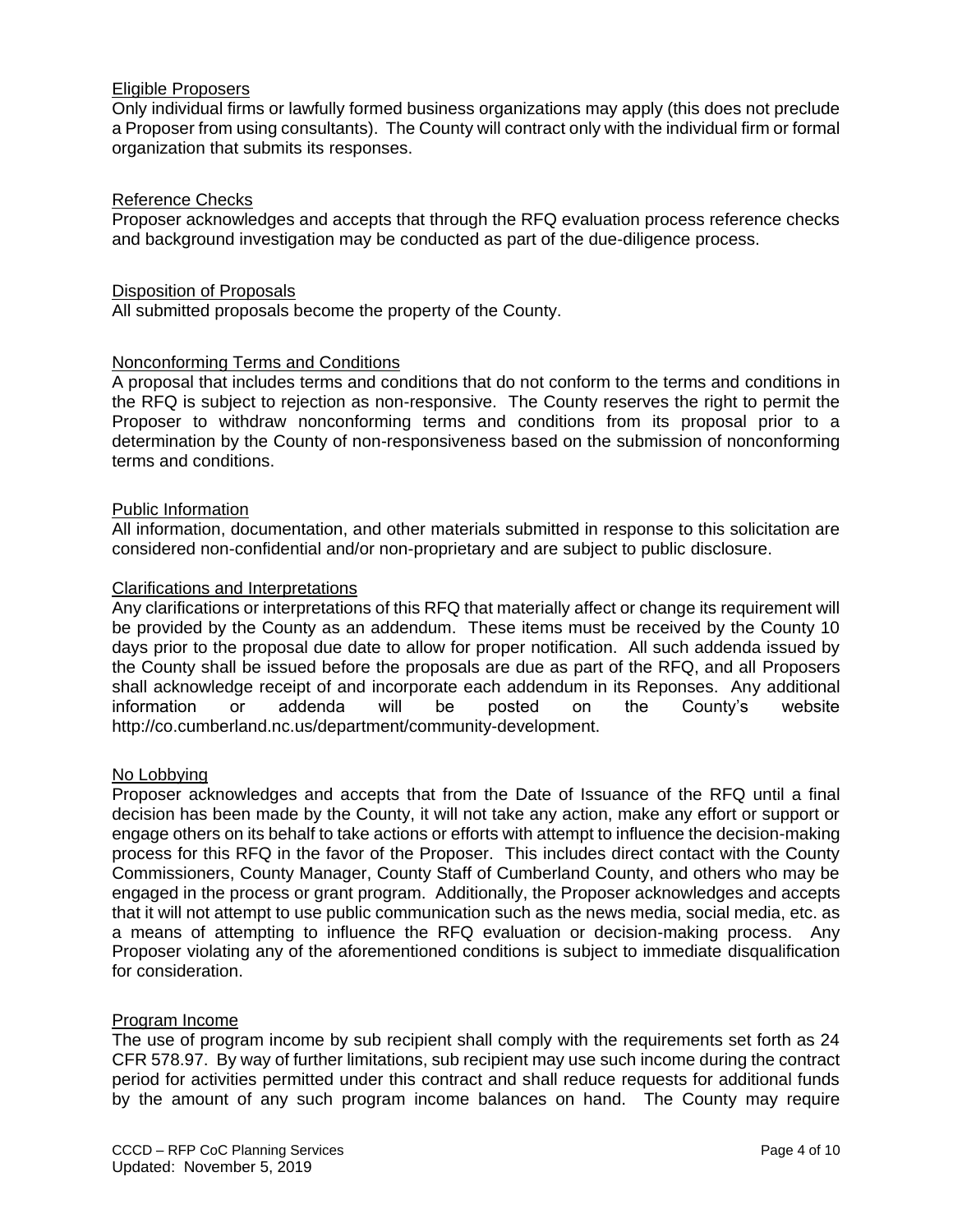remittance of unused program income at the end of the contract period. Any interest earned on cash advances from the U.S. Treasury is not program income and shall be identified and shall be remitted promptly to the Grantee.

### Reversion of Assets

Sub recipient shall maintain real property inventory records which clearly identify properties purchased, improved or sold. Properties retained shall continue to meet eligibility criteria and shall conform to the restrictions specified in accordance to 24 CFR Parts 578.

## County's Right Reserved

The County reserves the right to accept or reject any or all proposals in whole or in part, to accept the proposal which, in the judgment of the County, is most advantageous to the County, and to re-advertise if desired.

In the event that CCCD determines, in its sole discretion, that it is necessary to revise any Part of this RFP, an addendum, supplement, or amendment to this RFP will be posted at http://www.co.cumberland.nc.us/community\_dev.aspx. It is the responsibility of the applicant to check the website for any such addendums, supplements, or amendments made to the RFP.

## Incurred Costs

The County will not be liable for any costs incurred in proposal preparation. The proposal will become the County's property upon receipt.

### **Confidentiality**

Much of the information presented in the proposals will be available for public review. The County of Cumberland is subject to certain legal obligations to grant public access to the information submitted.

#### Interest of Public Officials

No member, officer or employee of the County during his/her tenure or for one year thereafter shall have any interest, direct or indirect, in this proposal or the proceeds thereof.

#### Indemnification

The proposer agrees to protect, defend, indemnify, and hold harmless the County, its elected and appointed officials, agents, ad employees from and against any and all liability, damages, claim suits, liens, and judgments, of whatever nature, including claims for contribution and/or indemnification, for injuries to any person or persons, or damage to the property or other rights of any persons caused by proposer's submission or subsequent submittals. The proposer's obligation to protect, defend, indemnify, and hold harmless, as set forth hereinabove, shall include any matter arising out of any actual or alleged infringement of any patent, trademark, copyright, or service mark, or any actual or alleged unfair competition, disparagement of project or service, or other business tort of any type whatsoever, or any actual or alleged violation of trade regulations.

#### Ownership

All documents and materials prepared pursuant to this proposal are the property of the County. The County shall have the unrestricted authority to publish, disclose, distribute and otherwise use, in whole or in part, any reports, data or other materials prepared under this process.

### Verbal Agreement

No verbal agreement or conversation with any elected or appointed official, agent or employee of the County, either before, during, or after the submittal of this proposal shall affect or modify any of the terms or obligations herein contained, nor shall such verbal agreement or conversation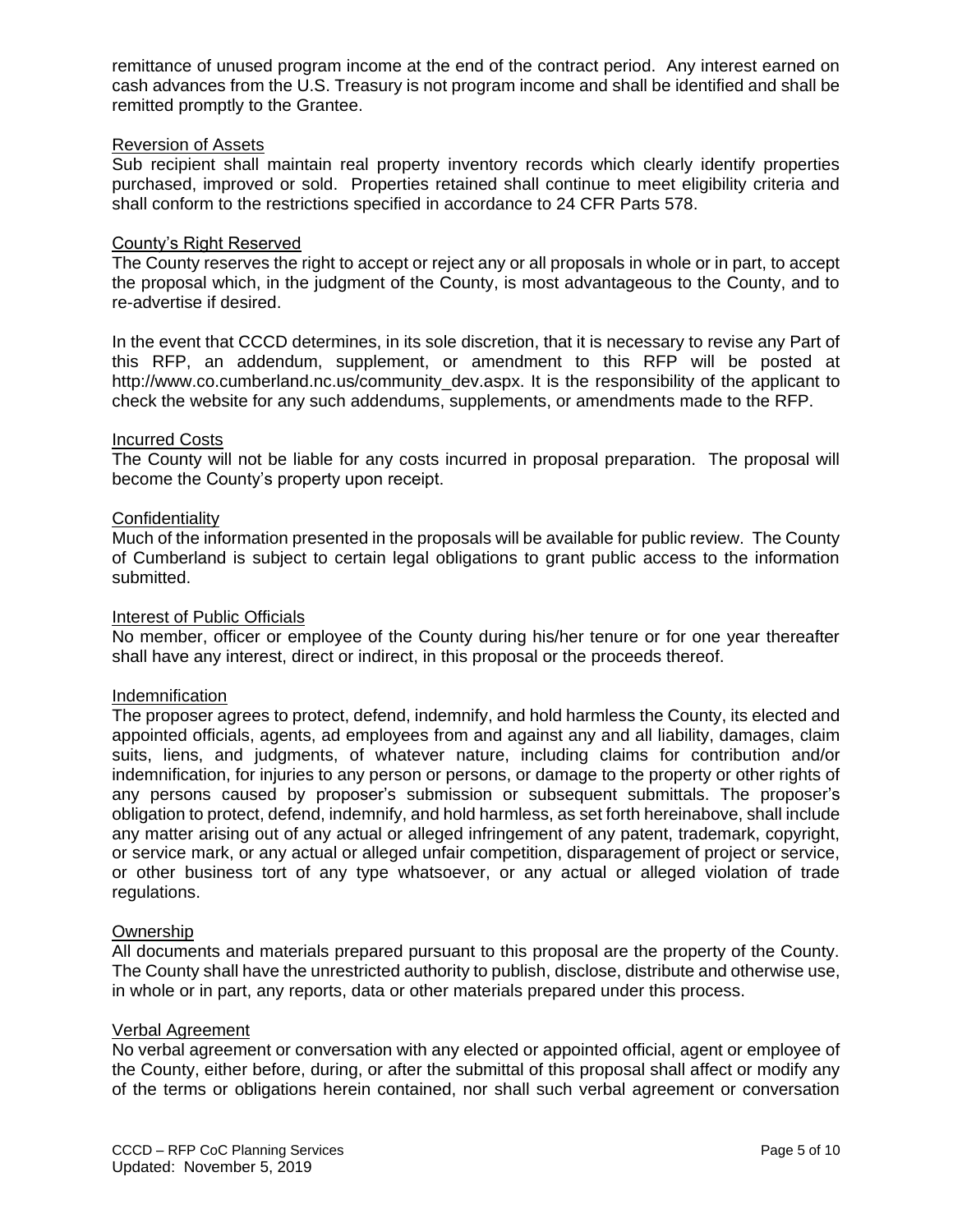entitle the consultant to any additional compensation or consideration whatsoever under the terms of this request for proposal.

## Ineligible Bidders

All proposers will be required to certify that they are not on the U.S. Comptroller General's List of Ineligible Consultants nor any firm, partnership, or association in which they have substantial interest nor any other person, both natural and corporate, having substantial interest in their business is designated as an ineligible bidder or on the U.S. Comptroller General's List of Ineligible Consultants. All proposers must also remain current and not be in default of any obligations due Cumberland County including, but not limited to, the payment of taxes, fines, penalties, licenses or other monies due to Cumberland County.

## **Debarment and Suspension**

By submitting a proposal, the Proposer certifies that it is not currently debarred nor suspended from submitting proposal for contracts issued by any political subdivision or agency of the State of North Carolina or the Federal government and that it is not a person or entity that is currently debarred or suspended from submitting proposals from contracts issued by any political subdivision or agency of the State of North Carolina or the Federal government. Proposer must be registered at Sam.gov to be eligible.

# Other Federal Requirements

By submitting a proposal, the Proposer agrees to comply with 24 CFR 578, Continuum of Care Program to include the following supplemental conditions, if applicable:

- a) *Environmental review.* Activities under this part are subject to environmental review by HUD under 24 CFR part 50 as noted in § 578.31.
- b) *Section 6002 of the Solid Waste Disposal Act.* State agencies and agencies of a political subdivision of a state that are using assistance under this part for procurement, and any person contracting with such an agency with respect to work performed under an assisted contract, must comply with the requirements of Section 6003 of the Solid Waste Disposal Act, as amended by the Resource Conservation and Recovery Act. In accordance with Section 6002, these agencies and persons must:(1) Procure items designated in guidelines of the Environmental Protection Agency (EPA) at 40 CFR part 247 that contain the highest percentage of recovered materials practicable, consistent with maintaining a satisfactory level of competition, where the purchase price of the item exceeds \$10,000 or the value of the quantity acquired in the preceding fiscal year exceeded \$10,000;(2) Procure solid waste management services in a manner that maximizes energy and resource recovery; and(3) Must have established an affirmative procurement program for the procurement of recovered materials identified in the EPA guidelines.
- c) *Transparency Act Reporting.* Section 872 of the Duncan Hunter Defense Appropriations Act of 2009, and additional requirements published by the Office of Management and Budget (OMB), requires recipients to report subawards made either as pass-through awards, subrecipient awards, or vendor awards in the Federal Government Web site *www.fsrs.gov* or its successor system. The reporting of award and subaward information is in accordance with the requirements of the Federal Financial Assistance Accountability and Transparency Act of 2006, as amended by section 6202 of Public Law 110-252 and in OMB Policy Guidance issued to the federal agencies on September 14, 2010 (75 FR 55669).
- d) *The Coastal Barrier Resources Act of 1982* (16 U.S.C. 3501 *et seq.*) may apply to proposals under this part, depending on the assistance requested.
- e) *Applicability of uniform administrative requirements, cost principles, and audit requirements for Federal awards.* The requirements of 2 CFR part 200 apply to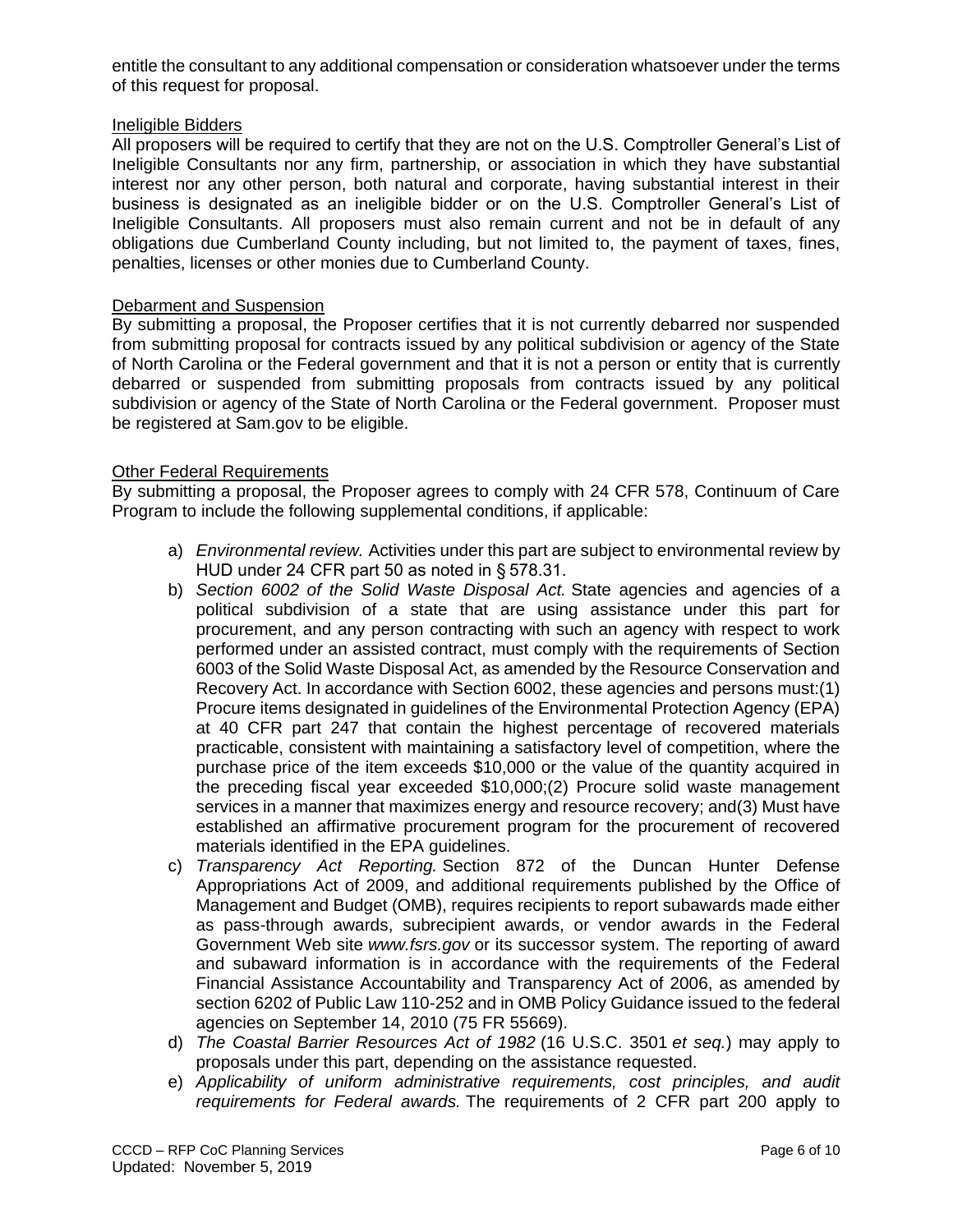recipients and subrecipients, except where inconsistent with the provisions of the McKinney-Vento Act or this part.

- f) *Lead-based paint.* The Lead-Based Paint Poisoning Prevention Act (42 U.S.C. 4821- 4846), the Residential Lead-Based Paint Hazard Reduction Act of 1992 (42 U.S.C. 4851-4856), and implementing regulations at 24 CFR part 35, subparts A, B, H, J, K, M, and R apply to activities under this program.
- g) *Audit.* Recipients and subrecipients must comply with the audit requirements of 2 CFR part 200, subpart F.
- h) *Davis-Bacon Act.* The provisions of the Davis-Bacon Act do not apply to this program.
- i) *Section 3 of the Housing and Urban Development Act.* Recipients and subrecipients must, as applicable, comply with Section 3 of the Housing and Urban Development Act of 1968 and its implementing regulations at 24 CFR part 135, as applicable.
- j) *Protections for victims of domestic violence, dating violence, sexual assault, or stalking*—(1) *General.* The requirements set forth in 24 CFR part 5, subpart L (Protection for Victims of Domestic Violence, Dating Violence, Sexual Assault, or Stalking), implementing the requirements of VAWA apply to all permanent housing and transitional housing for which Continuum of Care program funds are used for acquisition, rehabilitation, new construction, leasing, rental assistance, or operating costs. The requirements also apply where funds are used for homelessness prevention, but only where the funds are used to provide short- and/or medium-term rental assistance. Safe havens are subject only to the requirements in paragraph (j)(9) of this section.

# Equal Employment Opportunity

Consultant will be required to comply with all applicable federal and state equal opportunity, affirmative action and minority representation laws.

## Minority and Women Business Enterprise (MWBE)

The Cumberland County has adopted MWBE policies to encourage participation by minority businesses as a part of professional service projects. Therefore, we will include in our evaluation minority participation proposed by interested consultants. Copies of our MWBE policies can be provided as requested.

#### Drug-Free Workplace

Cumberland County is a drug-free workplace employer. The Cumberland County Board of Commissioners has adopted a policy requiring County construction and service contractors to provide a drug-free workplace in the performance of any County contract.

In order to be eligible to submit a proposal for a service contract, a prospective primary vendor must certify that it will, if awarded the contract, provide a drug-free workplace during the performance of the contract. The requirement is met by:

Notifying employees that the unlawful manufacture, distribution, dispensation, possession, or use of a controlled substance is prohibited in the workplace and specifying the actions that will be taken for violations of such prohibitions.

- 1. Establishing a drug-free awareness program to inform about dangers of drug abuse in the workplace, the contractor's policy of maintaining a drug-free workplace, any available drug counseling, rehabilitation, and employee assistance programs, and penalties that may be imposed upon employees for a drug violation.
- 2. Notifying each employee that as a condition of employment, the employee will abide by the terms of prohibition outlined in item 1 above and notify the contractor of any criminal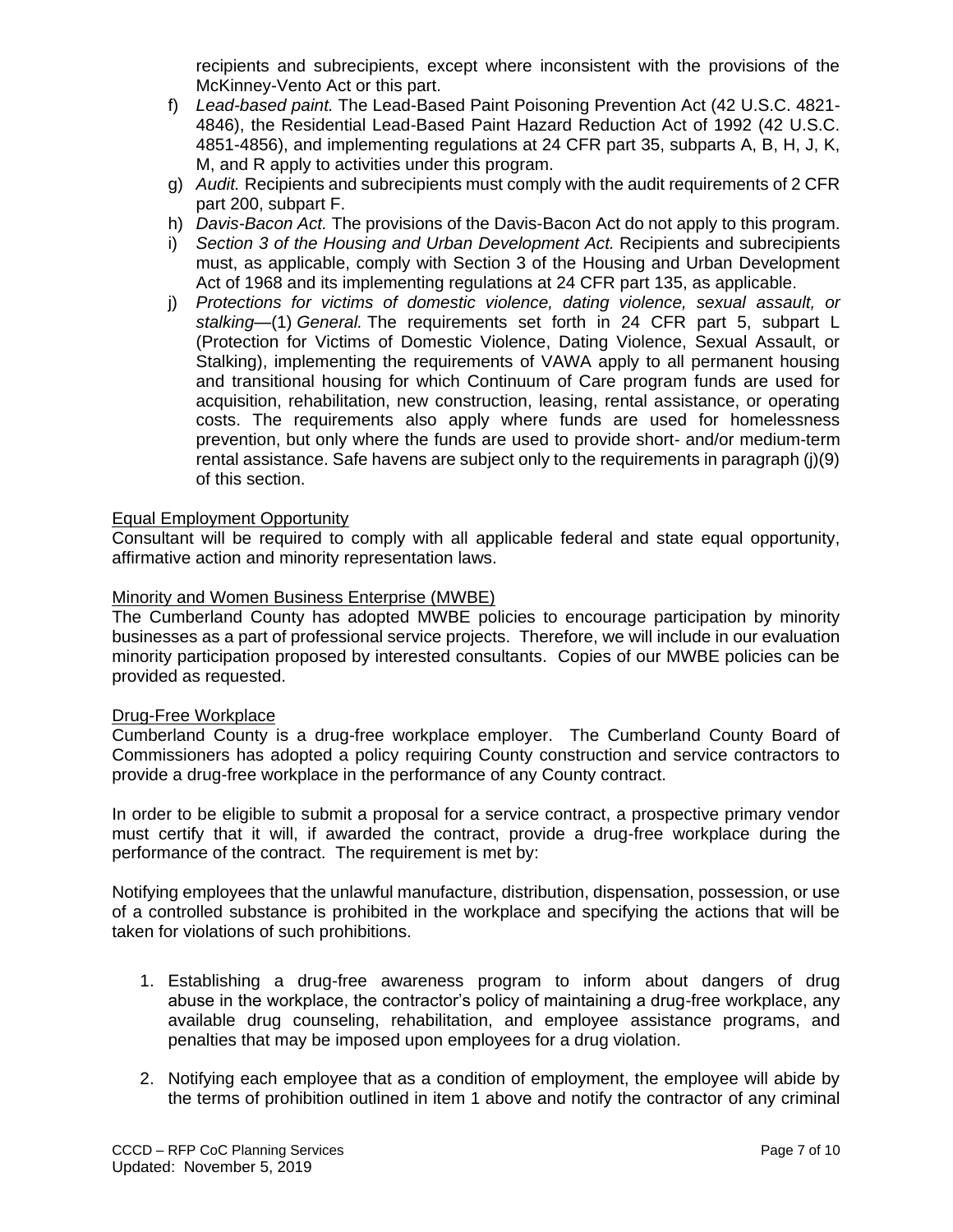drug statute conviction for a violation occurring in the workplace not later than five (5) days after such conviction.

- 3. Notifying Cumberland County within ten (10) working days after receiving from an employee a notice of criminal drug statute conviction or after otherwise receiving actual notice of such conviction.
- 4. Imposing a sanction on, or requiring the satisfactory participation in a drug counseling, rehabilitation or abuse program by an employee convicted of a drug crime.
- 5. Making a good faith effort to continue to maintain a drug-free workplace for employees.

If the prospective vendor is an individual, the drug-free workplace requirement is met by not engaging in the unlawful manufacture, distribution, dispensation, possession, or use of a controlled substance in the performance of the contract.

By submitting a proposal, a prospective primary vendor certifies that it and all sub-vendors will comply with the Cumberland County's drug-free workplace requirement. A false certification or the failure to comply with the above drug-free workplace requirements during the performance of a contract shall be grounds for suspension, termination, or debarment.

## **QUESTIONS**

Please send questions to Dee Taylor via email to dtaylor@co.cumberland.nc.us.

Questions and the responses related to this RFQ will be posted on the Cumberland County Community Development Department website at: [http://www.co.cumberland.nc.us/community\\_dev.aspx](http://www.co.cumberland.nc.us/community_dev.aspx)

General Continuum of Care Program information can be found on HUD's website at: [https://www.hudexchange.info/programs/coc/.](https://www.hudexchange.info/programs/coc/)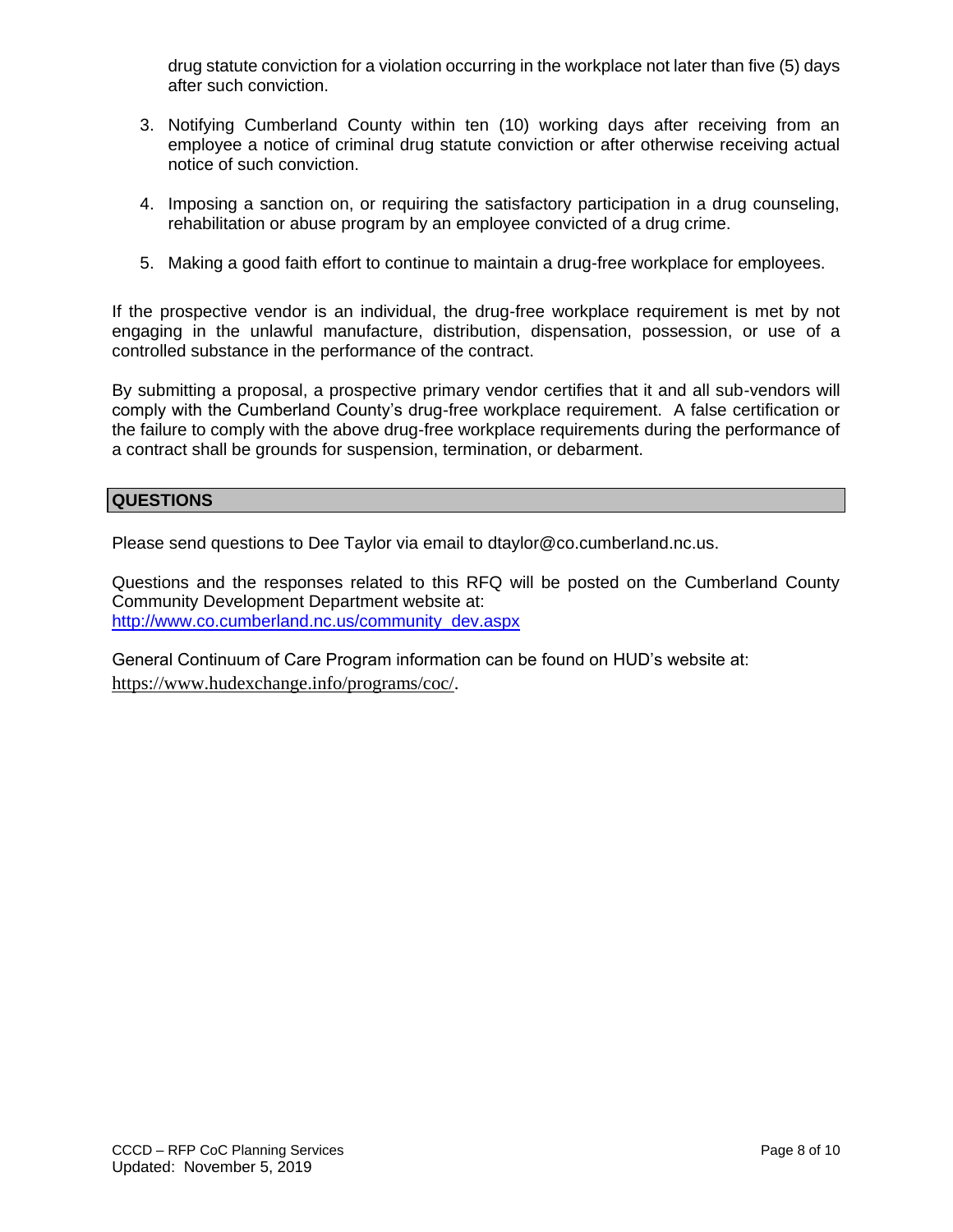## **COUNTY OF CUMBERLAND REQUEST FOR QUALIFICATION SUBMISSION FORM CONTINUUM OF CARE PLANNING SERVICES**

| <b>CONTACT PERSON</b>   |  |
|-------------------------|--|
| <b>TELEPHONE NUMBER</b> |  |
| <b>EMAIL</b>            |  |

NOTE TO PROPOSER: SUBMIT ENTIRE SECTION WITH RESPONSE. THIS EXECUTION OF OFFER SUBMITTED MUST BE COMPLETED, SIGNED, AND RETURNED WITH THE PROPOSER'S QUALIFICATIONS. FAILURE TO COMPLETE, SIGN AND RETURN THS EXECUTION OF OFFER WITH THE QUALIFICATION MAY RESULT IN REJECTION OF THE QUALIFICATIONS.

SIGNING A FALSE STATEMENT MAY VOID THE SUBMITTED QUALIFICATIONS OR ANY AGREEMENTS OR OTHER CONTRACTUAL ARRANGEMENT, WHICH MAY RESULT FROM THE SUBMISSION OF PROPOSER'S QUALIFICATIONS, AND THE PROPOSER MAY BE REMOVED FROM ALL PROPOSES LISTS. A FALSE CERTIFICATION SHALL BE DEEMED A MATERIAL BREACH OF CONTRACT AND AT THE COUNTY'S OPTION, MAY RESULT IN TERMINATION OF ANY RESULTING CONTRACT.

By signature hereon, Proposer acknowledges and agrees that (1) this RFQ is a solicitation for Interest and is not a contract or an offer to contract; (2) the submission of Responses by Proposer in response to this RFQ will not create a contract between the County and Proposer; (3) Neither the County or the Committee, or any of their representatives, have made a representation or warranty, written or oral, that one or more contracts with the County will be awarded under this RFQ; and (4) Proposer shall bear, a its sole risk and responsibility, any cost which arises from Proposer's preparation of a response to this RFQ.

By signature hereon, Proposer offers and agrees to furnish to the County all the products and/or services more particularly described in its Responses, and to comply with all terms, conditions and requirements set forth in the RFQ document and contained herein.

By signature hereon, Proposer affirms that they have not given, nor intends to give at any time hereafter, any economic opportunity, future employment, gift, loan, gratuity, special discount, trip, favor or service to a public servant, elected officials, leadership or staff of the County, or partner organizations in connection with the submitted Responses.

By signature hereon, the Proposer hereby certifies that neither the Proposer nor the firm, corporation, partnership or Developer represented by the Proposer, or anyone acting for such firm corporation, or institution has violated the antitrust laws of this state or the Federal antitrust laws, nor communicated directly or indirectly the Responses mad to any competitor or any other person engaged in such line of business.

By signature hereon, Proposer represents and warrants that:

Proposer is a reputable company regularly engaged in providing products and/or services necessary to meet the terms, conditions and requirements of the RFQ;